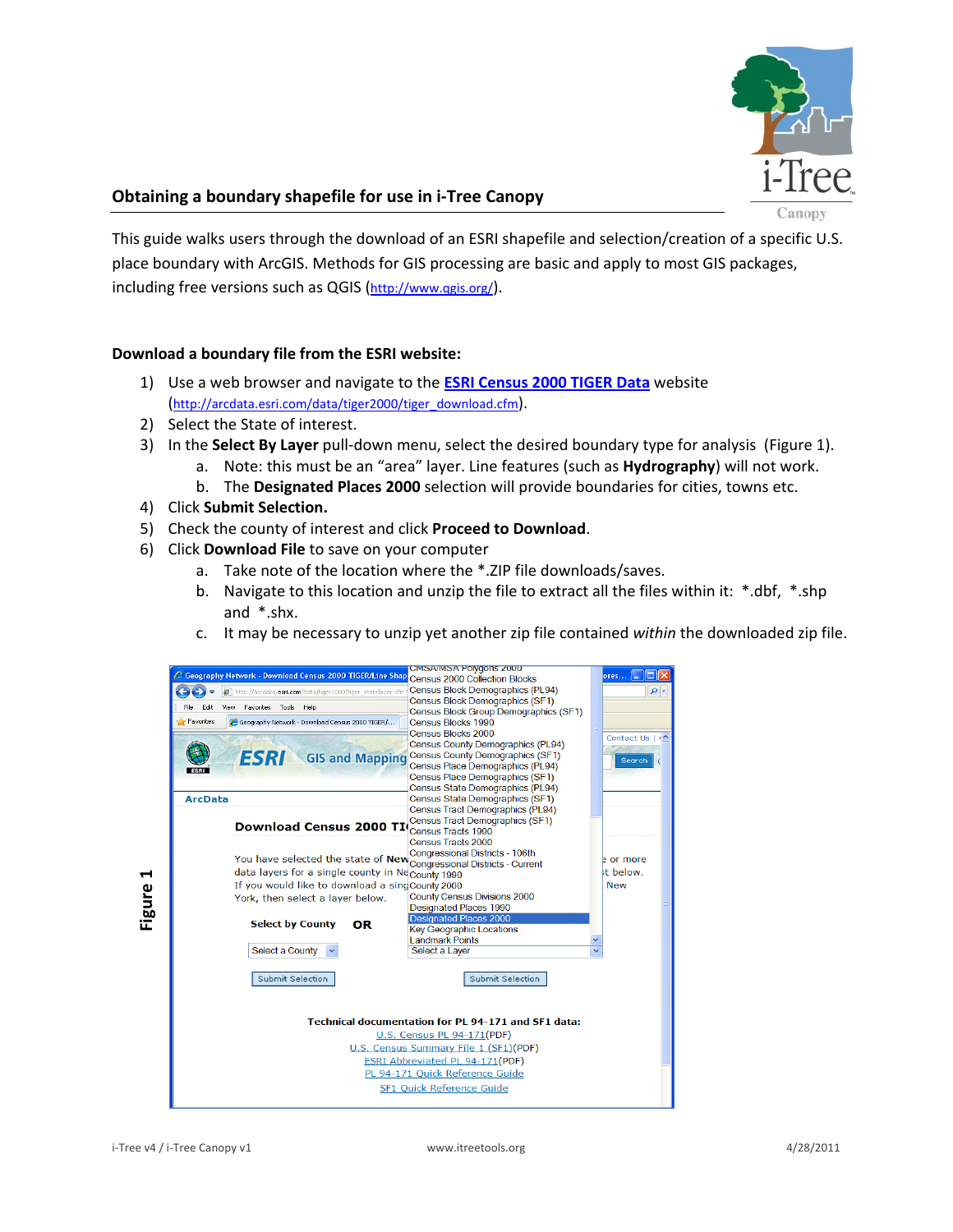## **Extract your area of interest :**

- 1) Open **ArcMap** and add **th** the downloaded boundary shapefile. You may see multiple places across the county.
- 2) Right‐click the file name in the table of contents and select **Open Attribute Table** (Figure 2).
	- a. Scroll through the table and select the name of your area of Interest:
		- i. Click the gray cell  $\bigotimes$  at the far left side of the record to select it.
		- ii. The boundary polygon will be highlighted in the ArcMap viewer.
- 3) Right‐click the file name again in the table of contents but this time select **Data > Export Data**.
	- a. In the **Export Data** window, leave all of the defaults and provide a name and location for the **Output shapefile or feature class** (Figure 3).
	- b. Click **OK**.
- 4) When prompted, add the data to the map as a layer.